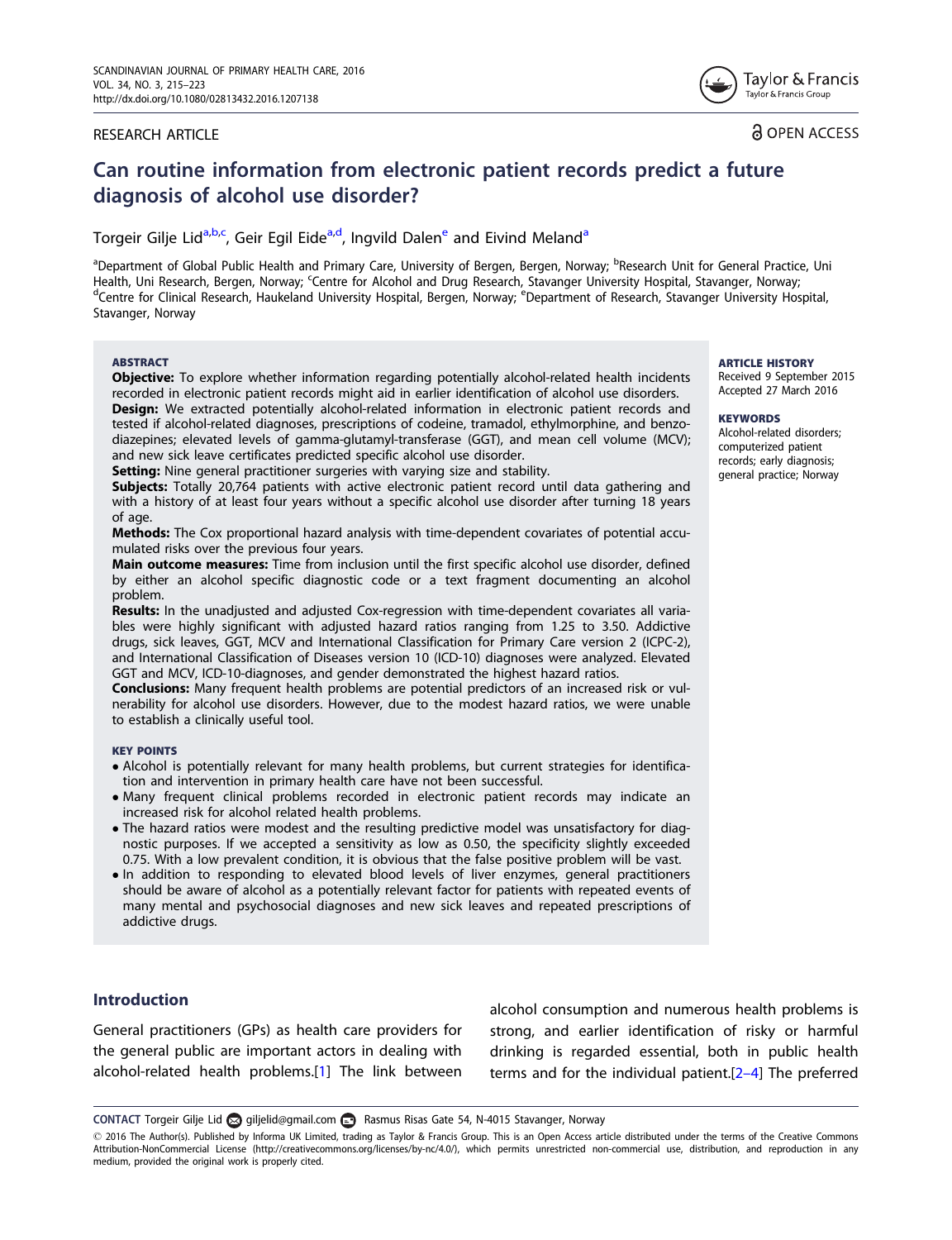<span id="page-1-0"></span>method for identification and treatment of risky or harmful drinking has, for the past decades, been screening and brief intervention (SBI), but important questions concerning the effectiveness of SBI in routine health care settings remain unanswered.[[5,6\]](#page-5-0) Furthermore, recent large scale implementation studies have failed to show effect.[\[7–9](#page-5-0)]

However, it is known that GPs regard dealing with alcohol-related health problems a legitimate part of their responsibility.[\[10–13\]](#page-5-0) The recent recognition of the lack of robust evidence for SBI in routine health care settings necessitates further research. Recently, approaches based on clinical relevance instead of screening measures have been studied.[14-16] Health incidents or changes in the patient's life are used as indicators of potential relevance for addressing alcohol. These have been coined as pragmatic case finding [[14\]](#page-6-0) or semi-systematic method,[\[15\]](#page-6-0) they not only focus primarily on clinical signs, but also focus on targeted screening in some routine situations. These strategies focus on the present clinical situation and the awareness that alcohol may be relevant for a patient's health, both as a possible cause and as a complicating factor for their health problems. GPs struggle with asking about alcohol out of context, as in general screening, but asking based on potential relevance in a specific clinical situation is probably a better foundation for interventions.[[17,18](#page-6-0)]

In general practice, the patient records will often contain information gathered through many years. Almost all GPs in Norway use electronic patient records (EPR), but the systems are not highly functional in systematizing relevant information.[\[19\]](#page-6-0) Not only the patient's present health problem, but also previous incidents may indicate relevance for talking about alcohol.

The aim of this study was to explore whether information regarding potentially alcohol-related health incidents recorded in EPRs might aid in earlier recognition of alcohol related health problems.

#### Design, methods, and material

Nine GP surgeries in the Stavanger region in south west of Norway were recruited. They were chosen on the basis of maximal variety in size (1–7 doctors) and stability (high turnover to high stability), and all had applied EPR for at least 10 years. The total number of doctors was 36. All 20,764 patients with an active EPR (alive and registered with a doctor the month prior to data gathering) were included. Gender, year of birth, name of registered doctor and surgery were registered,

and the patients were given a unique, non-reversible eight-digit code with letters and numbers. After completion of data gathering, the eight-digit code was replaced and the patients were consecutively numbered. Doctors and surgeries were also numbered.

A vast majority of GP surgeries in the region at that time used the same EPR system, and a computer program designed to extract data from records in this system was made. We tested a pilot version of the computer program in the largest surgery during March 2011, and then an automatized version was tested and applied a few months later.

We extracted data that might be alcohol-related to test these data against comprehensive alcohol use disorder (c-AUD) as endpoint. C-AUD was defined as either an alcohol use disorder (AUD) according to ICPC-2 or ICD-10 [3,4] or a text fragment (AUD text fragment) documenting that an alcohol problem was dealt with. In Norway, ICPC-2 is applied in general practice, whereas the specialized health care system applies ICD-10. ICD-10-diagnoses for AUD were translated to ICPC-2 in 2010 applying standardized tables,[\[20\]](#page-6-0) in order to identify ICPC-2-diagnoses for AUD. The diagnostic codes in ICD-10 are more specific (three to four figures) compared to ICPC-2 (two figures), thus to retain the specificity of AUD in ICD-10 we used the corresponding ICPC-2-code solely if ''alcohol'' was included in the text-field of the ICPC-2-diagnosis. See Appendix A for all diagnoses included in AUD.

Clinical experience indicates that the threshold for identifying an AUD with a formal diagnosis may be high in general practice. We wanted to include as outcome situations where an AUD was documented in the running text of the EPR, but where no formal diagnosis was made. We identified the word ''alcohol'' in the running text, either alone or as a compound word (in Norwegian compound words are frequently used when the English expression would contain two or three words, e.g., ''alkoholmisbruk'', English: alcohol abuse). Compound words highly indicative of an AUD were defined as an AUD text fragment. All versions of compound words containing ''alcohol'' were assessed manually and either defined as an AUD text fragment or not. The validity of this AUD text fragment was tested by performing a second data collection in one surgery to explore the context of the AUD text fragment by manually assessing a 12 word text fragment with the compound word with "alcohol" in the middle. This was done for a three-year period (January 2001 to December 2003) in one of the surgeries of medium size. We found 102 fragments which had been defined as AUD text fragments, and for 20 of these (20%) it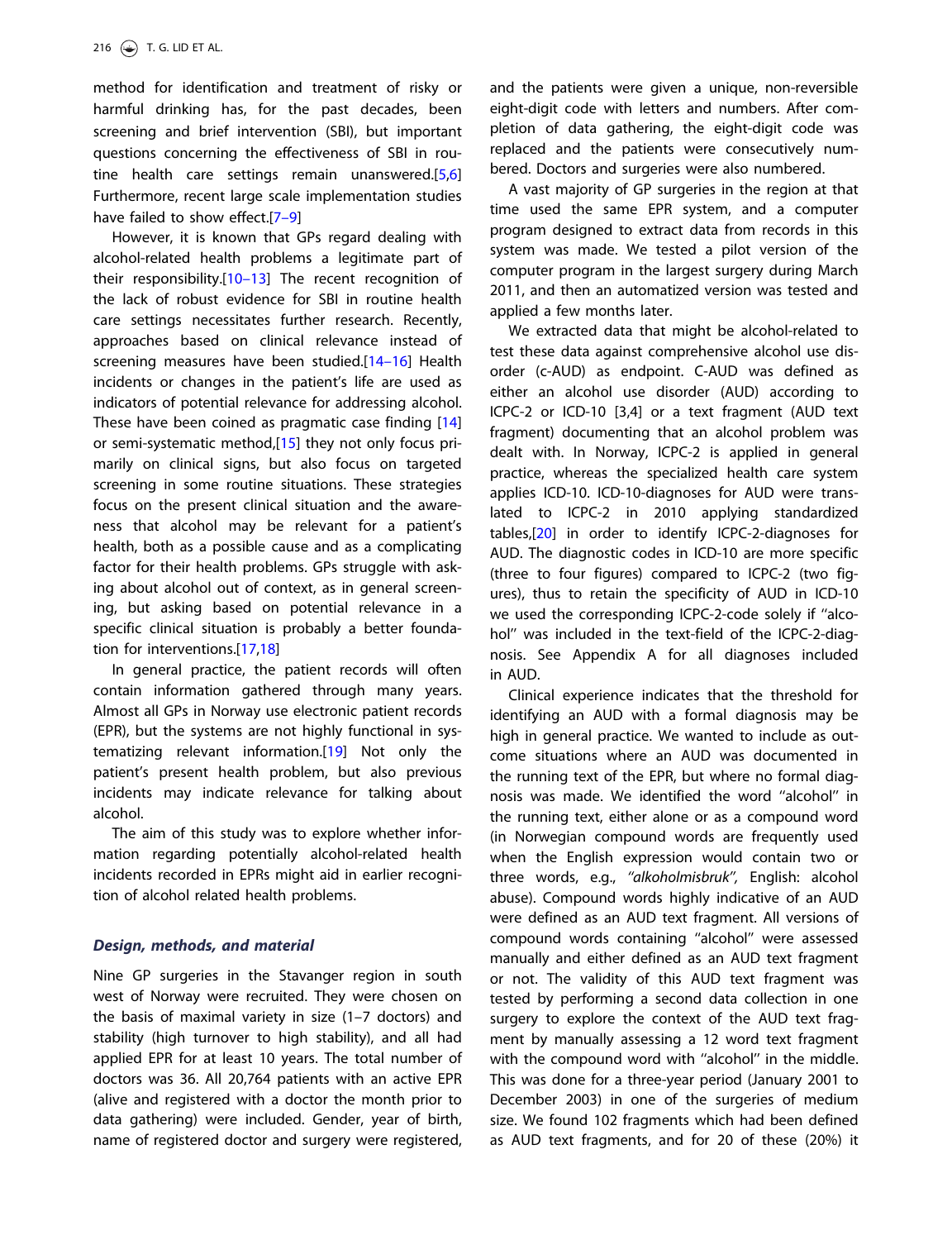<span id="page-2-0"></span>was evident that the alcohol problem in question was someone else's, most frequently a parent. We also identified 171 text fragments with ''alcohol'' originally not identified as an AUD text fragment. Of these, as many as 105 (60%) dealt with a real alcohol problem for the patient. Many of the patients had several such text fragments. This suggests that our method of defining an AUD text fragment is more prone to underestimate than overestimate the prevalence of an AUD.

The term c-AUD was defined as either an AUD or an AUD text fragment or both and used as outcome for the analyses. Censoring date was defined as the first of the month prior to data gathering, or the last predictor event if more recent. Start of follow-up  $(t = 0)$  for all patients were defined after an observation period of four years free from c-AUD in the record.

Predictors were firstly potentially alcohol-related ICD-10-diagnoses with attributable fractions larger than 0.3.[[3,4\]](#page-5-0) These diagnoses were translated to ICPC-2, with a consequently lower precision level due to the wider categories of ICPC-2. We included other ICPC-2-diagnoses where there is evidence of a potential causal relation with alcohol consumption.[[15,21,22](#page-6-0)] See Appendix A for all diagnoses used as predictor events. Other predictors were number of new sick leaves, nonnarcotic controlled substances (class B-drugs in Norway) and elevated blood levels for GGT and MCV.[[23–26](#page-6-0)] A new sick leave was defined as a full time (not partial) sick leave with at least 16 days since a previous sick leave. Class B-drugs were the nonnarcotic controlled substances codeine, tramadol, ethylmorphine, and benzodiazepines, including z-drugs. Gender was included as predictor.

All patients had a total history of 4–21 years, and all had an active patient record until data collection. For patients with a record prior to the age of 18, their observation period started from 1 January, the year they turned 18. Observations stopped at the age of 80 years. All readable data in the EPRs were scanned by the program, including incoming reports.

#### Statistical methods

For descriptive statistics, we used mean, median, and range. Correlations were estimated by Spearman's rho.[[27\]](#page-6-0) Time from inclusion to c-AUD was analyzed applying the Cox proportional hazards model [[28\]](#page-6-0) including time-dependent covariates.[\[29,30\]](#page-6-0) The covariate values were updated at each time point for the following types of predictor events: B-drugs, new sick leaves, elevated blood levels for GGT and MCV, alcohol-related ICPC-2 and ICD-10 diagnoses. Thus, the following variables were included in the Cox-regression models: gender, number of new sick leaves, number of prescriptions of class B drugs, number of elevated GGT and MCV levels, number of alcohol-related ICD-10 diagnoses and number of alcohol-related ICPC-2 diagnoses.

To do the analyses, the data file was organized in long format with one line per event date and varying number of lines per patient. Both simple and multiple Cox-regression were run. Results are reported as unadjusted and adjusted hazard ratios (HR), respectively, with 95% confidence intervals (CI) and  $p$  values from Wald tests. The analyses were done using Stata 13 (College Station, TX) and all predictors were reported per 10 predictor events. We excluded from the model predictor events more than four years prior to the present predictor event.[[31](#page-6-0)] Predictor events prior to  $t = 0$  were summed up and added to the events, however they were also gradually excluded during the first four years after  $t = 0$ .

From the final multiple Cox-regression model, a prognostic index was defined equal to the fitter linear predictor equation in the model. Receiver operator characteristics (ROC) of this index was evaluated against the patients' c-AUD status four years after each update of the index (i.e., new predictor event) by calculating sensitivity and specificity and plotting the corresponding ROC curve.[[27\]](#page-6-0)

#### **Results**

The 20,764 patients, 43% of which were males, had follow-up times of up to 17.0 years after  $t = 0$ , with a median of 12.5 years (Table 1). The maximum number of events for each predictor is very high, though the medians are low, demonstrating that most patients have a small number of events for each predictor. 2.9% of the patients had a positive end point (c-AUD), of which 53.3% male. When splitting up, we found that 43% of these had an AUD (1.3% of all patients, 67.9%

Table 1. Descriptive statistics for  $n = 20,764$  patients from nine general practice surgeries in the Stavanger area in Norway accrued from March to August of 2011.

| Variables                        | Mean | Median | Range        |
|----------------------------------|------|--------|--------------|
| Follow-up time, years            | 6.5  | 12.5   | $0.0 - 17.0$ |
| Age at start of follow-up, years | 43.4 | 42.0   | $22 - 79$    |
| <b>Born</b>                      | 1956 | 1957   | 1916-1988    |
| No. of predictor events          |      |        |              |
| Class B drugs                    | 28.6 | 5      | $0 - 774$    |
| New sick leave                   | 5.9  | 3      | $0 - 143$    |
| Elevated laboratory test         | 0.7  | 0      | $0 - 66$     |
| ICD-10-diagnoses                 | 0.3  | 0      | $0 - 50$     |
| ICPC-2-diagnoses                 | 2.4  |        | $0 - 130$    |
| Cumulative predictor events      | 37.8 | 16     | $0 - 870$    |
|                                  |      |        |              |

Abbreviations: ICD-10: International Classification of Diseases, version 10; ICPC-2: International Classification of Primary Care, version 2.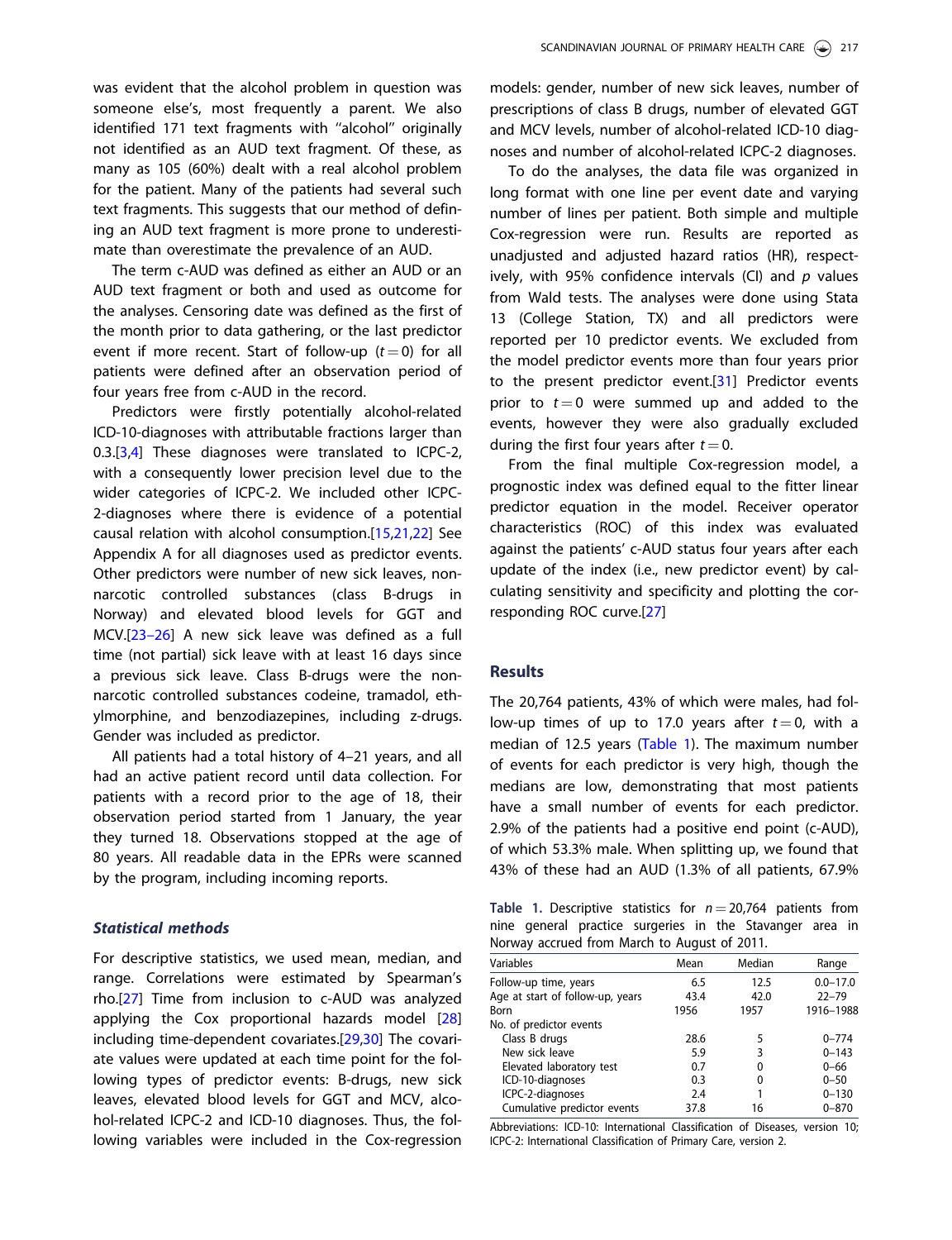<span id="page-3-0"></span>male), whereas 57% had only AUD text fragment (1.6% of all patients, 41.1% male).

In the simple Cox-regression, all variables were significant, and only class B prescriptions and gender had an HR lower than 2 per 10 events (Table 2). In the adjusted Cox-regression the HR was highest for elevated blood tests for GGT and MCV with 3.5 per 10 events, and just below 2 for ICD-10 diagnoses, gender, and new sick leaves. All variables were highly significant. The lowest estimates were class B drugs and ICPC-2 diagnoses.

We made a prognostic index from all significant regression coefficients in the adjusted model. ROC of this index compared to status four years later gave a fairly modest area under the curve (AUC) of 0.72

Table 2. Results from Cox regression of alcohol use disorder with time-dependent covariates for 20,764 patients from nine general practice surgeries in the Stavanger area in Norway accrued from March to August of 2011.

|                                                                           | Unadjusted estimates |                                     |   | Adjusted estimates |                                                       |         |
|---------------------------------------------------------------------------|----------------------|-------------------------------------|---|--------------------|-------------------------------------------------------|---------|
| Variables                                                                 | HR.                  | 95% CI                              | р | HR.                | 95% CI                                                | р       |
| Gender (male)                                                             |                      |                                     |   |                    | $1.71$ $(1.46, 2.01)$ $< 0.001$ $1.94$ $(1.65, 2.29)$ | < 0.001 |
| No. of predictor events                                                   |                      |                                     |   |                    |                                                       |         |
| Class B drugs <sup>a</sup>                                                |                      |                                     |   |                    | $1.27$ (1.24, 1.31) < 0.001 1.25 (1.21, 1.28) < 0.001 |         |
| New sick leave <sup>a</sup> 2.16 (1.81, 2.58) < 0.001 1.81 (1.50, 2.19)   |                      |                                     |   |                    |                                                       | < 0.001 |
| Elevated lab test <sup>a</sup>                                            |                      |                                     |   |                    | $3.62$ $(2.93, 4.46)$ $< 0.001$ $3.50$ $(2.79, 4.39)$ | < 0.001 |
| ICD-10-diagnoses <sup>a</sup> 2.51 (1.51, 4.18) < 0.029 2.00 (1.07, 3.72) |                      |                                     |   |                    |                                                       | 0.009   |
| ICPC-2-diagnoses <sup>a</sup> 2.29 (2.01, 2.61) 0.001 1.43 (1.16, 1.78)   |                      |                                     |   |                    |                                                       | 0.002   |
| .                                                                         |                      | $\cdots$ $\cdots$ $\cdots$ $\cdots$ |   | $\sim$ $\sim$      | .                                                     | $-22$   |

Abbreviations: HR: hazard ratio; CI: confidence interval; ICD-10: International Classification of Diseases, version 10; ICPC-2: International Classification of Primary Care, version 2.

<sup>a</sup>Per 10 predictor events.

(Figure 1).[[32,33](#page-6-0)] The curve reveals that with a sensitivity of 0.5, the corresponding specificity is slightly above 0.75.

#### **Discussion**

Our findings show that repeated incidents of many common clinical problems in general practice represent an increased risk of identifying an AUD later on, but the results are not strong enough to enable the development of a clinically relevant identification strategy. Elevated blood tests of GGT and MCV, new sick leaves, prescriptions of class B drugs, and a wide variety of diagnoses were significantly associated with increased risk of a future AUD, though the HRs were fairly modest. All predictors represent frequent incidents in general practice, where the patient trajectories often are long.

#### Sample and methods

In this study, we have included all patients who had an active EPR until data collection and for at least four years after they turned 18 years of age instead of collecting data on a sample of eligible patients. This ensures realistic data. The variables were chosen with adults in mind, and data prior to the year they turned 18 was therefore not included in the material. In old age, the number of health problems rapidly increase,



Figure 1. Receiver operator characteristics (ROC) curve for prognostic index (gender, elevated lab tests, class B-drugs, new sick leaves, and alcohol-related ICPC-2 and ICD-10 diagnoses), for  $n = 16,814$  patients from the Stavanger area in Norway, for comprehensive alcohol use disorder. Abbreviations: ICD-10: International Classification of Diseases, version 10; ICPC-2: International Classification of Primary Care, version 2.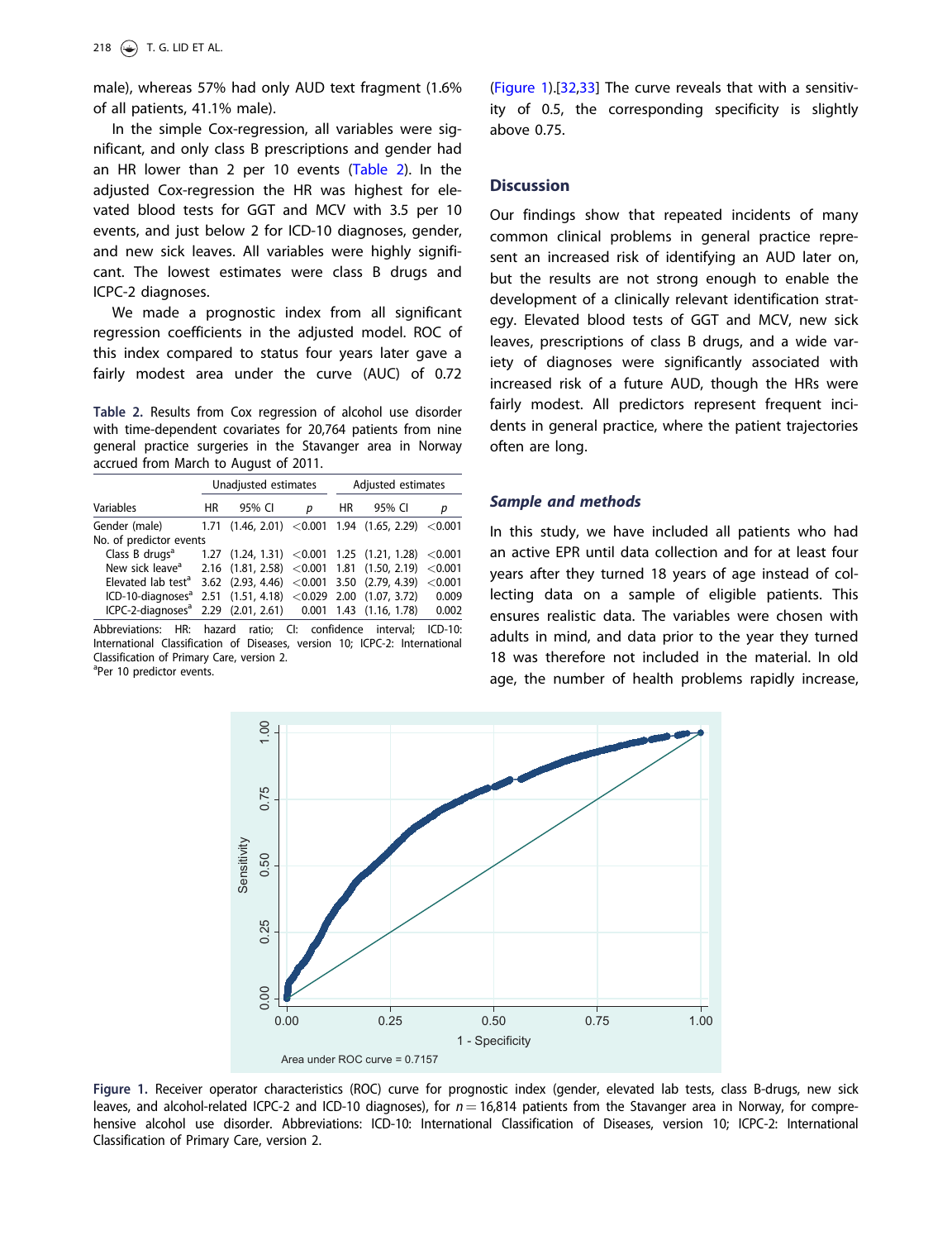<span id="page-4-0"></span>and collecting data for the prediction of future health problems is less relevant.

Other data from the EPRs than the chosen variables were not collected, apart from gender, year of birth, doctor and surgery, and first and last entry in the EPR. We chose to exclude predictor events more than four years prior to a predictor event, because recent events in a patient's life, documented in the EPR, probably have a higher impact on present health. This view was supported by the fact that the HRs were lower when performing Cox-regressions without exclusion of predictor events more than four years prior (analyses not shown).

#### Significance of the results

We wanted to explore whether clinical information, as recorded in the EPR, might aid the doctors in establishing relevance for addressing alcohol. Several HRs were around 2, though the analyses were done per 10 predictor events. But the number of such events for a patient may be very high, and all predictors represent frequent clinical problems in general practice. Many different kinds of events sum up the risk as the model indicates. Our validation of the AUD text fragment indicated that our definition of c-AUD is underestimating the diagnosis.

Gender was more strongly associated with AUD than with c-AUD, indicating a lower threshold for applying a specific diagnosis to a recognized alcohol problem if the patient is male. A gender difference in SBI is also described in a Cochrane review, but whether the gender difference is primarily caused by identification or treatment differences is not known.[[5,](#page-5-0)[34\]](#page-6-0) Elevated blood levels of GGT and MCV is a recognized starting point for alcohol talks in general practice, and their relevance has been tested in previous studies.[[14](#page-6-0),[24,35](#page-6-0)] Such changes are late effects of too high alcohol consumption, and many psychosocial problems may occur much earlier.[\[15,36\]](#page-6-0) We found low estimate for ICPC-2 diagnoses, perhaps because this is a composite variable, composed by converted diagnoses from ICD-10,[\[3,4\]](#page-5-0) pragmatic case finding,[[14\]](#page-6-0) and early clinical signs [[15](#page-6-0)] (Appendix A).

The AUC of the ROC-curve was fairly modest, and the direct clinical relevance is modest. We have chosen to exclude predictor events more than four years prior to the present event. Previous events sum up and constitute an ever increasing risk, but previous difficulties and problems are also overcome and sometimes balanced by positive experiences. While events early in life may have strong effects on present and future

health, information in the EPR will probably not be a strong indicator of relevant events in early lifetime.[[37](#page-6-0)]

If our choice of predictors has been adequate, the results indicate that using patient record data to establish a threshold value for identifying an AUD is futile because of lack of sensitivity and specificity. But our findings point to the fact that many frequent clinical problems normally not conceived as caused by alcohol consumption, over time may be related to alcohol consumption. The predictor events constituting a potential risk, as well as the opportunities to intervene, increase over time in general practice. Even interventions with minor effect may potentially add up in the long run, when applied many times and for many patients.[\[38,39](#page-6-0)]

SBI has shown a lack of diagnostic accuracy, intervention efficacy, and feasibility.[\[8,11](#page-5-0)[,17,40\]](#page-6-0) Methods focusing on the present situation and the patient's problem will probably increase relevance and recognition for the patient.[\[14,15,18\]](#page-6-0) We should bear in mind that alcohol use may represent attempts to master a challenging life as viewed from the patients' perspective.[[41\]](#page-6-0) An open and respectful dialogue is needed to explore how alcohol may be relevant for health, coping and well-being.

#### Strengths and limitations of the study

The large variety in size and stability for the surgeries supports external validity.[[42\]](#page-6-0) The extensive number of 36 participating GPs and 20,764 patients together with the long observation period of 4–21 years further strengthens the external validity.

Being an exploratory study in EPRs, the data is highly affected by everyday habits, flaws and inaccuracies in diagnostic work, interventions and documentation. Because of a maximum observation period of 21 years, many doctors have been replaced over the years, thus several doctors may have been responsible for each patient's EPR. The resulting diagnostic variability probably reduces the internal validity of the study, but strengthens the external validity.[[42\]](#page-6-0) When facing uncertainty, the result of the diagnostic process will vary greatly between doctors.[\[43\]](#page-6-0)

Many address alcohol and document the interventions without proper diagnosis, but it is also likely that many interventions are not documented in the EPR. In addition, we have also demonstrated that c-AUD underestimated real alcohol problems in patients at least in the EPRs that were examined. Since we have no direct assessments of the patients, we know nothing about the real prevalence of alcohol related health problems in the material. As the data are completely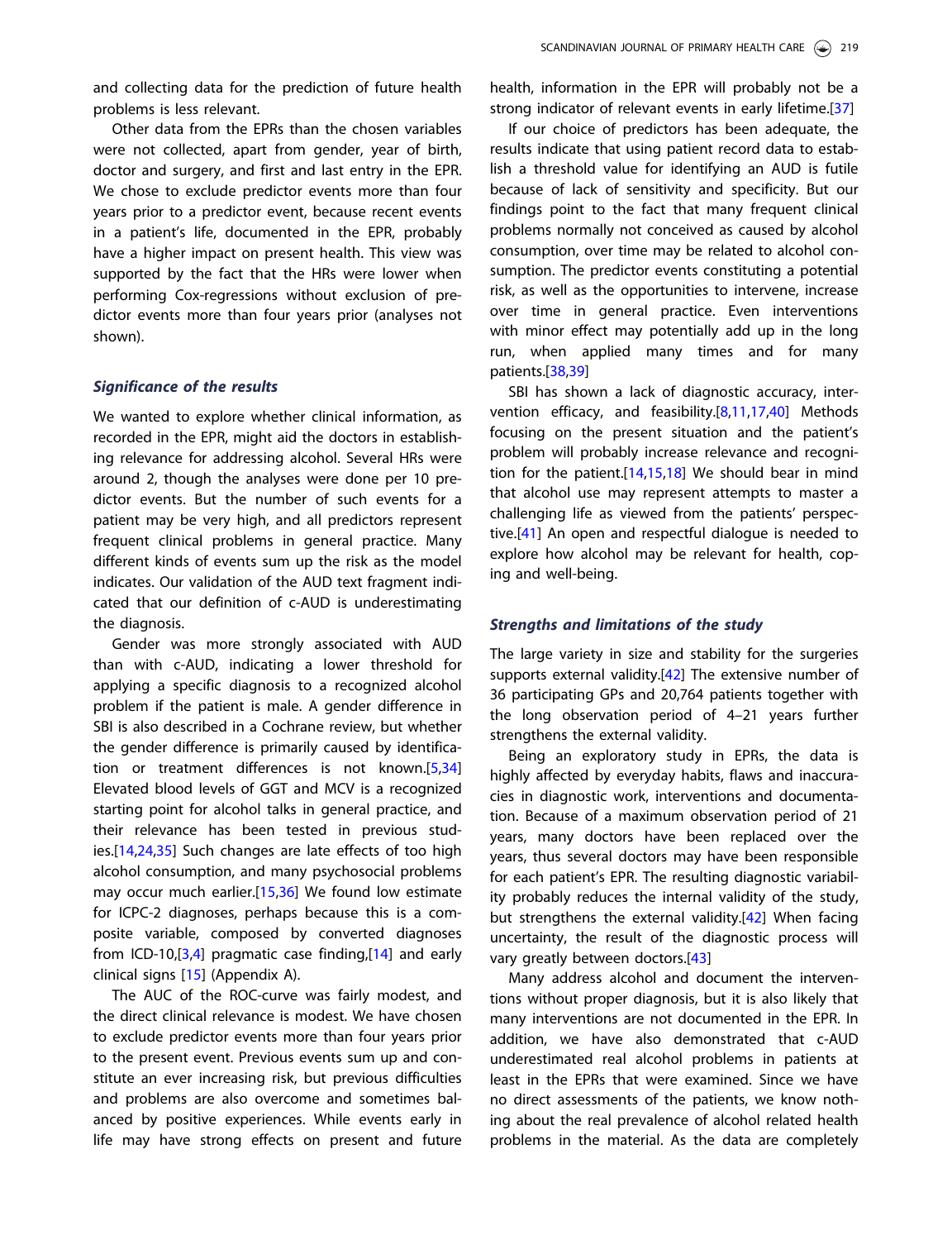<span id="page-5-0"></span>anonymous, we are not able to test our data against registers as the Cause of Death Registry or the Norwegian Registry Database, nor may we trace a patient moving from one surgery to another.

Sick leaves were difficult to trace uniformly by the data extraction software because of the extensive time frame, and many sick leaves, especially before 2000, had to be excluded. The results for sick leaves are therefore less robust. The composite variable of ICPC-2 diagnoses obscures the potential relation between diagnoses or clusters of diagnoses and AUD. In future studies, ICPC-2-diagnoses should probably be grouped in clinically meaningful clusters in order to be able to detect stronger correlations than we have found. The screening of text fragments may also be more extensively utilized in further studies, to explore relations between alcohol-related health problems and different clinical situations described but not diagnoses in the EPR.

### Implications

We have shown that many everyday health problems may, over time, indicate an increased risk of a future AUD. The variables explored in this study may be just as important as vulnerability factors as they are potentially early signs of an alcohol-related health problem. Our findings emphasize the importance of asking about alcohol consumption in many common clinical situations, exemplified by the variables in this study. The unsatisfactory diagnostic accuracy precludes the development of a clinically useful tool, but this is not a valid objection to asking about alcohol consumption based on potential relevance.

Many patients may be aware of the possible relation between their health problem and alcohol consump-tion.[[38](#page-6-0)] Other patients may be unaware of such a relation. A GP addressing this possible relation in an open, non-judgmental manner may represent one of many important elements in a long and winding road to permanent change.

#### Acknowledgements

We wish to express our gratitude to all doctors at the participating surgeries, and especially Asgeir Haugedal for invaluable support and assistance in the initial process. We also wish to thank Alexander Løvik Stevenson, who helped putting all the gathered data together, enabling further adaptation and analysis. But most of all, we wish to thank Magne Rekdal, who designed the software that made this project possible.

Ethical approval: The study was approved by the Regional Committee for Medical Research Ethics.

### Disclosure statement

We are aware of no real, potential or perceived conflicts of interest for any of the authors.

### Funding information

The study was funded by Research in General Practice, Norwegian Medical Association, and Centre for Alcohol and Drug Research, Stavanger University Hospital, Norway.

### **References**

- [\[1\]](#page-0-0) Rehm J, Anderson P, Manthey J, et al. Alcohol use disorders in primary health care: what do we know and where do we go? Alcohol Alcohol. 2016;51:422–427.
- [\[2\]](#page-0-0) Norstrom T, Ramstedt M. Mortality and population drinking: a review of the literature. Drug Alcohol Rev. 2005;24:537–547.
- [\[3\]](#page-2-0) Rehm J, Baliunas D, Borges GL, et al. The relation between different dimensions of alcohol consumption and burden of disease: an overview. Addiction. 2010;105:817–843.
- [\[4\]](#page-2-0) Jones L, Belllis MA, Dedmann D, et al. Alcohol-attributable fractions for England, alcohol-attributable mortality and hospital admissions. Liverpool: Liverpool John Moores University, Centre for Public Health FoHaASS; 2008.
- [\[5\]](#page-1-0) O'Donnell A, Anderson P, Newbury-Birch D, et al. The impact of brief alcohol interventions in primary healthcare: a systematic review of reviews. Alcohol Alcohol. 2014;49:66–78.
- [\[6\]](#page-1-0) Saitz R. The best evidence for alcohol screening and brief intervention in primary care supports efficacy, at best, not effectiveness: you say tomāto, I say tomăto? That's not all it's about. Addict Sci Clin Pract. 2014;9:14.
- [\[7\]](#page-1-0) Kaner E, Bland M, Cassidy P, et al. Effectiveness of screening and brief alcohol intervention in primary care (SIPS trial): pragmatic cluster randomised controlled trial. BMJ. 2013;346:e8501.
- [\[8\]](#page-4-0) van Beurden I, Anderson P, Akkermans RP, et al. Involvement of general practitioners in managing alcohol problems: a randomized controlled trial of a tailored improvement programme. Addiction. 2012;107: 1601–1611.
- [9] Butler CC, Simpson SA, Hood K, et al. Training practitioners to deliver opportunistic multiple behaviour change counselling in primary care: a cluster randomised trial. BMJ. 2013;346:f1191.
- [\[10\]](#page-1-0) Andreasson S, Hjalmarsson K, Rehnman C. Implementation and dissemination of methods for prevention of alcohol problems in primary health care: a feasibility study. Alcohol Alcohol. 2000;35: 525–530.
- [\[11\]](#page-4-0) Nygaard P, Aasland OG. Barriers to implementing screening and brief interventions in general practice: findings from a qualitative study in Norway. Alcohol Alcohol. 2011;46:52–60.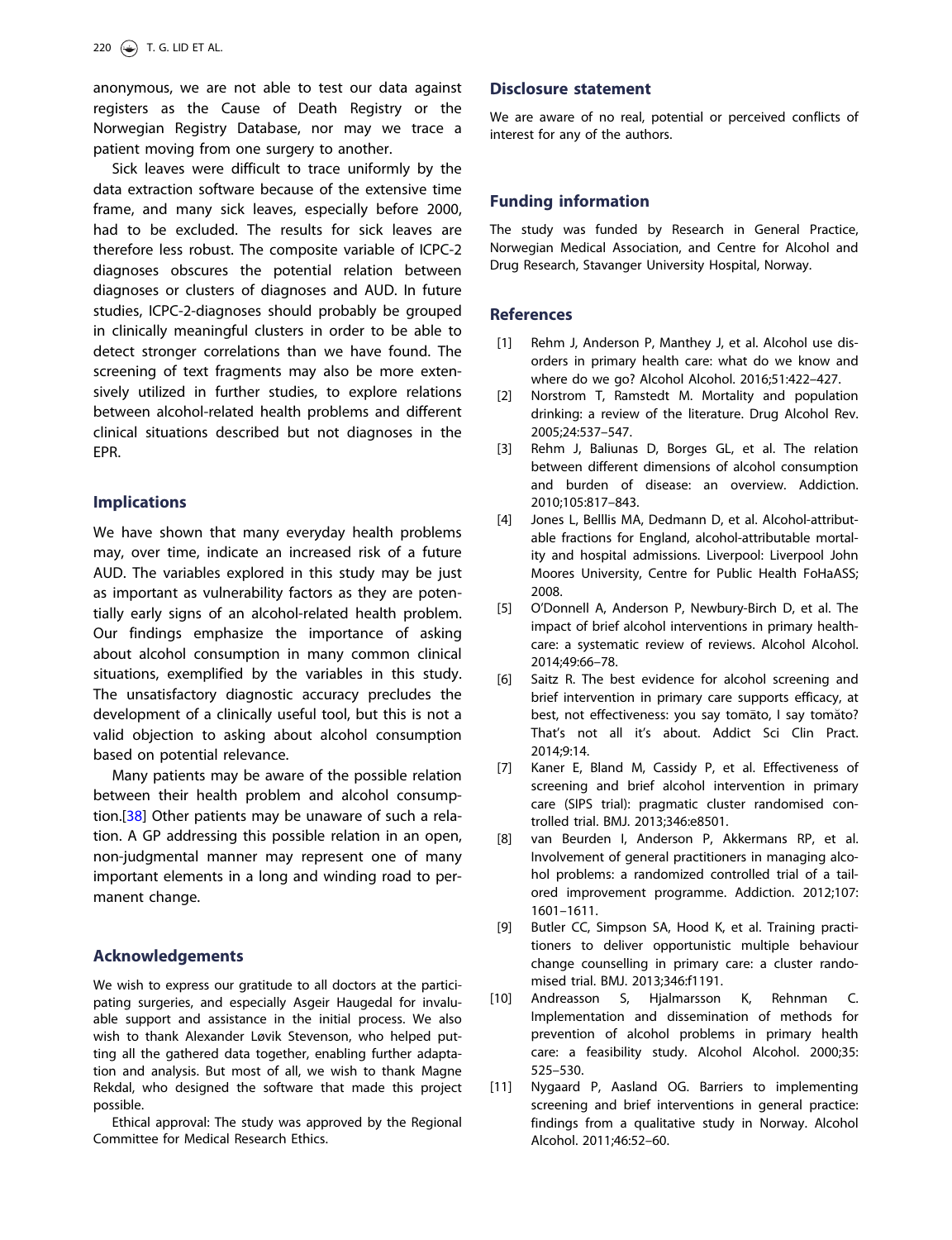- <span id="page-6-0"></span>[12] Rush BR, Powell LY, Crowe TG, et al. Early intervention for alcohol use: family physicians' motivations and perceived barriers. CMAJ. 1995;152:863–869.
- [13] Aasland OG, Johannesen A. Screening and brief intervention for alcohol problems in Norway. Not a big hit among general. Nordisk Alkohol Narkotikatidskrift. 2008;25:515–521.
- [\[14\]](#page-1-0) Lid TG, Malterud K. General practitioners' strategies to identify alcohol problems: a focus group study. Scand J Prim Health Care. 2012;30:64–69.
- [\[15\]](#page-1-0) Reinholdz HK, Bendtsen P, Spak F. Different methods of early identification of risky drinking: a review of clinical signs. Alcohol Alcohol. 2011;46:283–291.
- [16] Reinholdz H, Fornazar R, Bendtsen P, et al. Comparison of systematic versus targeted screening for detection of risky drinking in primary care. Alcohol Alcohol. 2013;48:172–179.
- [\[17\]](#page-1-0) Beich A, Gannik D, Malterud K. Screening and brief intervention for excessive alcohol use: qualitative interview study of the experiences of general practitioners. BMJ. 2002;325:870.
- [\[18\]](#page-1-0) Guassora AD, Baarts C. Smoking cessation advice in consultations with health problems not related to smoking? Relevance criteria in Danish general practice consultations. Scand J Prim Health Care. 2010;28: 221–228.
- [\[19\]](#page-1-0) Christensen T, Faxvaag A, Loerum H, et al. Norwegians GPs' use of electronic patient record systems. Int J Med Inform. 2009;78:808–814.
- [\[20\]](#page-1-0) 2010: KITH from 2012: The Norwegian Directorate of Health; [cited 2010 Oct 21]. Historic link, still accessible, new link provided. Available from: 2010: [http://](http://kith.no/upload/1899/ICD10-2006_to_ICPC2_mapping%28RTV_240306%29.txt) [kith.no/upload/1899/ICD10-2006\\_to\\_ICPC2\\_mapping](http://kith.no/upload/1899/ICD10-2006_to_ICPC2_mapping%28RTV_240306%29.txt)% [28RTV\\_240306%29.txt](http://kith.no/upload/1899/ICD10-2006_to_ICPC2_mapping%28RTV_240306%29.txt) 2015: [https://helsedirektoratet.](https://helsedirektoratet.no/Documents/Medisinske%20koder%20og%20kodeverk/ICPC-2/ICPC-2n-v42-ICD10toICPC2-CSV%202015.txt) [no/Documents/Medisinske](https://helsedirektoratet.no/Documents/Medisinske%20koder%20og%20kodeverk/ICPC-2/ICPC-2n-v42-ICD10toICPC2-CSV%202015.txt)%[20koder%20og%20kode](https://helsedirektoratet.no/Documents/Medisinske%20koder%20og%20kodeverk/ICPC-2/ICPC-2n-v42-ICD10toICPC2-CSV%202015.txt)[verk/ICPC-2/ICPC-2n-v42-ICD10toICPC2-CSV%202015.](https://helsedirektoratet.no/Documents/Medisinske%20koder%20og%20kodeverk/ICPC-2/ICPC-2n-v42-ICD10toICPC2-CSV%202015.txt) [txt](https://helsedirektoratet.no/Documents/Medisinske%20koder%20og%20kodeverk/ICPC-2/ICPC-2n-v42-ICD10toICPC2-CSV%202015.txt).
- [\[21\]](#page-2-0) Rehm J, Mathers C, Popova S, et al. Global burden of disease and injury and economic cost attributable to alcohol use and alcohol-use disorders. Lancet. 2009;373:2223–2233.
- [\[22\]](#page-2-0) Day E, Copello A, Hull M. Assessment and management of alcohol use disorders. BMJ. 2015;350:h715.
- [\[23\]](#page-2-0) Johansson E, Bockerman P, Uutela A. Alcohol consumption and sickness absence: evidence from microdata. Eur J Public Health. 2009;19:19–22.
- [\[24\]](#page-4-0) Aertgeerts B, Buntinx F, Ansoms S, et al. Screening properties of questionnaires and laboratory tests for the detection of alcohol abuse or dependence in a general practice population. Br J Gen Pract. 2001;51:206–217.
- [25] Daeppen JB, Anex F, Leutwyler J, et al. Role of high normal gamma-glutamyltransferase level in identifying heavy alcohol use in young men. Alcohol. 2004;32:157–161.
- [26] Robinson J, Sareen J, Cox BJ, et al. Self-medication of anxiety disorders with alcohol and drugs: results from a nationally representative sample. J Anxiety Disord. 2009;23:38–45.
- [\[27\]](#page-2-0) Altman DG. Practical statistics for medical research. London: Chapman and Hall; 1991. XII, 611 s. p.
- [\[28\]](#page-2-0) Cox DR. Regression models and life-tables. J Roy Stat Soc. 1972;34:187–220.
- [\[29\]](#page-2-0) Crowley J, Hu M. Covariance analysis of heart transplant survival data. J Am Stat Assoc. 1977;72:27–36.
- [\[30\]](#page-2-0) Therneau T, Crowson C. The comprehensive R archive network; 2015; [cited 2015 Sep 1]. Available from: [https://cran.r-project.org/web/packages/survival/vignett](https://cran.r-project.org/web/packages/survival/vignettes/timedep.pdf) [es/timedep.pdf](https://cran.r-project.org/web/packages/survival/vignettes/timedep.pdf).
- [\[31\]](#page-2-0) Abrahamowicz M, Bartlett G, Tamblyn R, et al. Modeling cumulative dose and exposure duration provided insights regarding the associations between benzodiazepines and injuries. J Clin Epidemiol. 2006;59:393–403.
- [\[32\]](#page-3-0) Søreide K, Kørner H, Søreide JA. Diagnostic accuracy and receiver-operating characteristics curve analysis in surgical research and decision making. Ann Surg. 2011;253:27–34.
- [\[33\]](#page-3-0) Nygård Y, Haukaas SA, Eide GE, et al. Prostate cancer antigen-3 (PCA3) and PCA3-based nomograms in the diagnosis of prostate cancer: an external validation of Hansen's nomogram on a Norwegian cohort. Scand J Urol. 2015;49:8–15.
- [\[34\]](#page-4-0) Kaner EF, Dickinson HO, Beyer F, et al. The effectiveness of brief alcohol interventions in primary care settings: a systematic review. Drug Alcohol Rev. 2009;28:301–323.
- [\[35\]](#page-4-0) Coulton S, Drummond C, James D, et al. Opportunistic screening for alcohol use disorders in primary care: comparative study. BMJ. 2006;332:511–517.
- [\[36\]](#page-4-0) Cornel M, Knibbe RA, Knottnerus JA, et al. Predictors for hidden problem drinkers in general practice. Alcohol Alcohol. 1996;31:287–296.
- [\[37\]](#page-4-0) Anda RF, Butchart A, Felitti VJ, et al. Building a framework for global surveillance of the public health implications of adverse childhood experiences. Am J Prev Med. 2010;39:93–98.
- [\[38\]](#page-4-0) Aasland OG, Bruusgaard D, Rutle O. Alcohol problems in general practice. Br J Addict. 1987;82:197–201.
- [\[39\]](#page-4-0) Nilsen P, Bendtsen P, McCambridge J, et al. When is it appropriate to address patients' alcohol consumption in health care – national survey of views of the general population in Sweden. Addict Behav. 2012;37:1211–1216.
- [\[40\]](#page-4-0) Lid TG, Nesvåg S, Meland E. When general practitioners talk about alcohol: exploring facilitating and hampering factors for pragmatic case finding. Scand J Public Health. 2015;43:153–158.
- [\[41\]](#page-4-0) Felitti VJ, Anda RF, Nordenberg D, et al. Relationship of childhood abuse and household dysfunction to many of the leading causes of death in adults. The Adverse Childhood Experiences (ACE) Study. Am J Prev Med. 1998;14:245–258.
- [\[42\]](#page-4-0) Shadish WR, Cook TD, Campbell DT. Experimental and quasi-experimental designs for generalized causal inference. Boston: Houghton Mifflin; 2002. XXI, 623 s. p.
- [\[43\]](#page-4-0) Maeland S, Werner EL, Rosendal M, et al. Sick-leave decisions for patients with severe subjective health complaints presenting in primary care: a cross-sectional study in Norway, Sweden, and Denmark. Scand J Prim Health Care. 2013;31:227–234.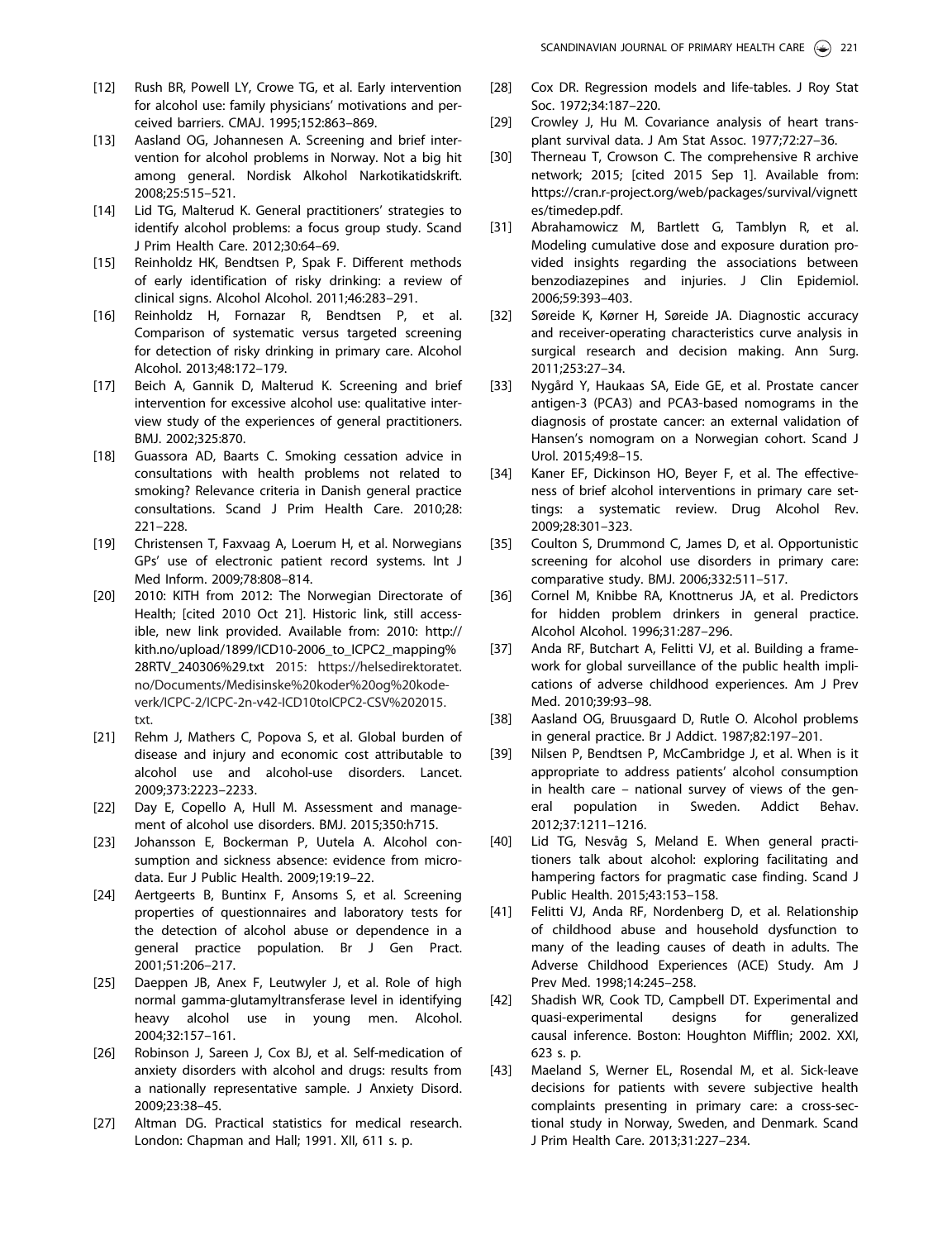# Appendix A: Alcohol use disorders and alcoholrelated disorders in ICD-10 and ICPC-2

### Outcome – alcohol use disorders ICD-10 [3]

| E24.4<br>F <sub>10</sub> | Alcohol-induced pseudo-Cushing's syndrome<br>Mental and behavioural disorders due to use of<br>alcohol |
|--------------------------|--------------------------------------------------------------------------------------------------------|
| F <sub>10.0</sub>        | Acute intoxication<br>F10.00-F10.07                                                                    |
| F10.1                    | Harmful use                                                                                            |
| F <sub>10.2</sub>        |                                                                                                        |
| F <sub>10.3</sub>        | Dependence syndrome F10.20-F10.26<br>Withdrawal state<br>F10.30-F10.31                                 |
|                          | Withdrawal state with delirium F10.40-F10.41                                                           |
| F <sub>10.4</sub>        |                                                                                                        |
| F10.5                    | Psychotic disorder<br>F10.50-F10.56                                                                    |
| F10.6                    | Amnesic syndrome                                                                                       |
| F10.7                    | Residual and late onset psychotic disorder                                                             |
|                          | F10.70-F10.75                                                                                          |
| F10.8                    | Other mental and behavioural disorders                                                                 |
| F <sub>10.9</sub>        | Unspecified mental and behavioural disorder                                                            |
| G31.2                    | Degeneration of nervous system due to alcohol                                                          |
| G62.1                    | Alcoholic polyneuropathy                                                                               |
| G72.1                    | Alcoholic myopathy                                                                                     |
| 142.6                    | Alcoholic cardiomyopathy                                                                               |
| K <sub>29.2</sub>        | Alcoholic gastritis                                                                                    |
| K70                      | Alcoholic liver disease                                                                                |
| K70.1                    | Alcoholic hepatitis                                                                                    |
| K70.2                    | Alcoholic fibrosis and sclerosis of liver                                                              |
| K70.3                    | Alcoholic cirrhosis of liver                                                                           |
| K70.4                    | Alcoholic hepatic failure                                                                              |
| K70.9                    | Alcoholic liver disease, unspecified                                                                   |
| K85.2                    | Alcohol-induced acute pancreatitis                                                                     |
| K86.0                    | Alcohol-induced chronic pancreatitis                                                                   |
| O35.4                    | Maternal care for (suspected) damage to fetus                                                          |
|                          | from alcohol                                                                                           |
| P04.3                    | Fetus and newborn affected by maternal use of                                                          |
|                          | alcohol                                                                                                |
| Q86.0                    | Fetal alcohol syndrome (dysmorphic)                                                                    |
| R78.0                    | Finding of alcohol in blood                                                                            |
| T <sub>51</sub>          | Toxic effect of alcohol                                                                                |
| T51.0                    |                                                                                                        |
|                          |                                                                                                        |
| T51.1                    | Ethanol<br>Methanol                                                                                    |

- X45 Accidental poisoning by and exposure to alcohol
- X65 Intentional self-poisoning by and exposure to alcohol
- Y15 Poisoning by and exposure to alcohol, undetermined intent

### Outcome – Alcohol use disorders ICPC-2. Converted from ICD-10 [3]

- P15 Chronic alcohol abuse
- P16 Acute alcohol abuse
- A23\* Risk factor NOS
- A86\* Toxic effect non-medicinal substance
- A90\* Congenital anomaly nos/multiple
- A99\* Disease/condition of unspecified nature/site
- D87\* Stomach function disorders
- D97\* Liver disease NOS
- D99\* Disease digestive system other
- K84\* Heart disease other
- N94\* Peripheral neuritis/neuropathy

\*Only when the word 'alcohol' in different versions is included in the diagnostic text

### Predictor events – Alcohol-related diagnoses, ICD-10 [3]

| $COO-C14$         | Malignant neoplasms of lip, oral cavity and |
|-------------------|---------------------------------------------|
|                   | pharynx                                     |
| C <sub>15</sub>   | Malignant neoplasm of esophagus             |
| C <sub>32</sub>   | Malignant neoplasm of larynx                |
| G40-G41           | Epilepsy and status epilepticus             |
| $110 - 115$       | Hypertensive diseases                       |
| <b>I47-148</b>    | Cardiac arrhythmias                         |
| $160 - 162$       | Hemorrhagic stroke                          |
| 185               | Esophageal varices                          |
| K <sub>22.6</sub> | Gastro-oesophageal laceration-haemorrhage   |
|                   | syndrome                                    |
| K73, K74          | Liver cirrhosis                             |
| K85, K86.1        | Acute and chronic pancreatitis              |
| L40 exl L40.5     | Psoriasis                                   |
| O03               | Spontaneous abortion                        |

## Predictor events – Alcohol-related diagnoses, ICPC-2. Converted from ICD-10 [3]

- D77 Malignant digestive neoplasm other/NOS
- D87 Stomach function disorder
- D97 Liver disease NOS
- D99 Disease digestive system other
- K78 Atrial fibrillation/flutter
- K79 Paroxysmal tachycardia
- K80 Cardiac arrhythmia NOS
- K86 Hypertension uncomplicated
- K87 Hypertension complicated
- K99 Cardiovascular disease other
- N88 Epilepsy
- R85 Malignant neoplasm respiratory other
- S91 Psoriasis
- W82 Abortion spontaneous

# Predictor events – Other potentially alcoholrelated diagnoses from ICPC-2, based on Rehm et al. and Reinholdz et al. [[15,21\]](#page-6-0)

- D07 Dyspepsia/indigestion
- N01 Headache
- P01 Feeling anxious/nervous/tense
- P06 Sleep disturbance
- P18 Medication abuse
- P74 Anxiety disorder/anxiety state
- P76 Depressive disorder
- Z12 Relationship problem with partner
- Z13 Partner's behaviour problem
- Z16 Relationship problem with child
- Z20 Relationship problem parent/family member
- Z21 Behaviour problem parent/family member
- Z24-29 Relationship problem friend, assault/harmful event problem, fear of a social problem, limited function/ disability, social problem
- A80 Trauma/injury NOS
- F75 Contusion/hemorrhage eye